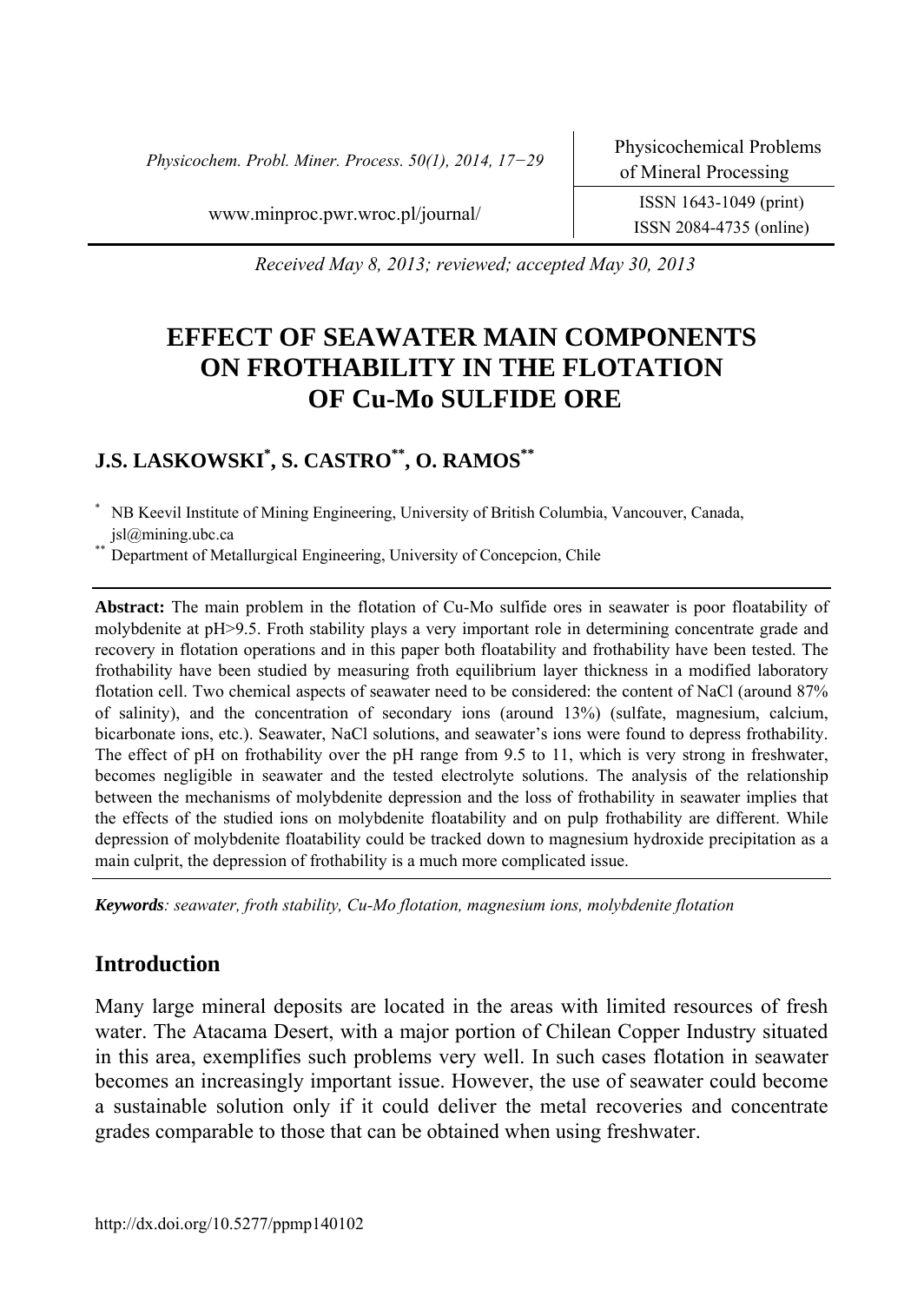Molybdenum recovery plays a very important role in making Cu-Mo processing plants economically viable, and the major problem in the use of seawater in flotation of Cu-Mo sulfide ores results from a poor flotation of molybdenite at pH > 10 (Castro et al., 2012c; Castro, 2012; Laskowski and Castro, 2012). This loss of Mo is particularly obvious when the ore also contains pyrite/pyrrhotite, the minerals which are conventionally depressed with lime at a high pH.

Molybdenite is a mineral with natural hydrophobicity and its anisotropic laminar crystal structure (non-polar faces and polar edges) is similar to that of talc and graphite. Along with graphite, talc, sulfur, and also coal, it belongs to a group of inherently hydrophobic solids. These minerals were shown to float very well in concentrated electrolyte solutions (e.g. 0.5 M NaCl) without any organic flotation agents in the process referred to as salt flotation (Klassen and Mokrousov, 1963; Castro and Laskowski, 2011; Castro and Laskowski, 2012). It is therefore surprising that in the flotation of Cu-Mo sulfide ores in seawater molybdenite is depressed. However, while seawater is a concentrated solution of NaCl (about 0.6 mol/dm<sup>3</sup>), it also contains some secondary ions (such as, magnesium, calcium, sulfate, bicarbonate, etc.), and precipitating magnesium hydroxide was found to be the major culprit responsible for depressing molybdenite when flotation is carried out in seawater over alkaline pH range (when pH exceeds pH 9.5–10.0) (Castro et al., 2012c; Castro, 2012; Laskowski and Castro, 2012).

Flotation process requires formation of a froth layer that is to some extent stable. Frothing agents prevent bubble coalescence and reduce bubble size (Cho and Laskowski, 2002a; 2002b). It is known that foams are stabilized not only by surfaceactive compounds (frothers) but also by surface-inactive compounds (inorganic ions) (Quinn et al., 2007; Castro et al., 2010). Foamability of frothing agents in distilled water does not necessarily predict frothability under flotation conditions. Lekki and Laskowski (1975) showed that frothers do not have to be strongly surface active agents. For example, di-acetone alcohol, a commercial flotation frother which was used by the copper industry in Poland, is not a surface active agent but it was performing very well as a frothing agent. While there was no foam when foamability tests were carried out in the presence of this agent in distilled water, the three-phase froth was sufficiently stable. The same phenomenon has been reported for pine oil. While there was no foam when the foamability was tested with pine oil, both in fresh water and in seawater, the presence of hydrophobic particles was found to strongly stabilize the pine oil froth (Castro et al., 2012b). A strong foaming agent does not necessarily produce the most stable froths. Melo and Laskowski (2007) found that DF-1012 frother  $(CH_3(PO)_6$ , OH where PO stands for propylene oxide group) generated the most stable foams and carried most water, but in the presence of hydrophobic bituminous coal particles produced remarkably less voluminous froth when this frother was utilized. The same phenomenon was observed by Kuan and Finch (2010) who studied the effect of hydrophobic talc particles on the properties of foams in the presence of a polyglycol frother.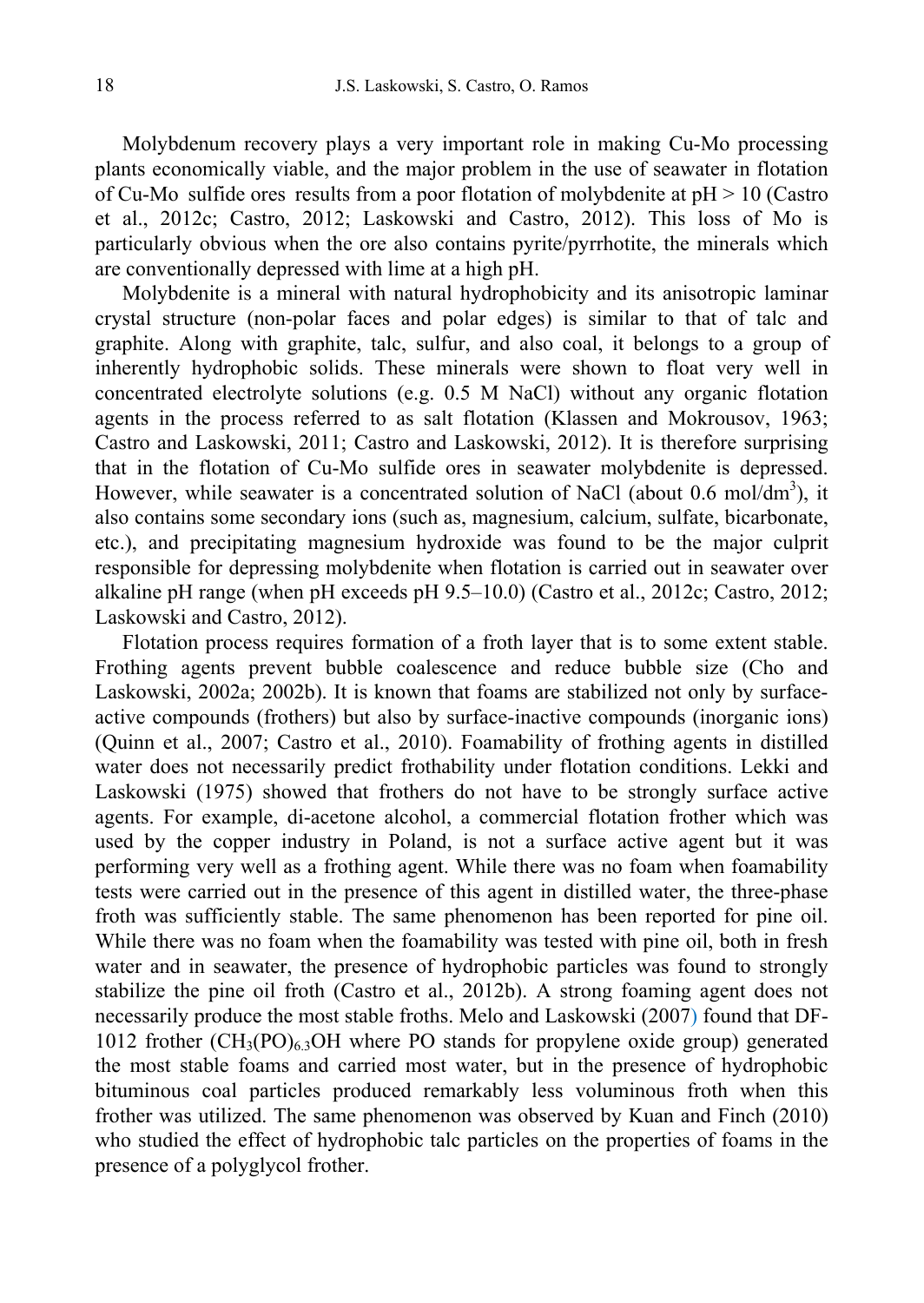Frothing agents are employed in flotation to facilitate air dispersion into fine bubbles and to stabilize the froth. Froth stability depends on the frother type and concentration, but also is a function of other variables, such as particle size, hydrophobicity, solids content, pH, airflow rate, etc. For example, as reported by Tao et al. (2000), coal particles can stabilize or destabilize the froth. This depends both on the size of these particles as well as on their concentration. The -150 µm size fraction destabilized froth at lower concentrations but stabilized it at higher concentrations, while micronized coal particles showed froth-breaking power. Kurniawan et al. (2011) found a correlation between coal recovery and bubble size and claimed that fine coal floats better in electrolyte solutions because finer bubbles are produced in such systems. Zanin et al. (2009) derived models relating the froth stability and bubble size on top of the froth to the amount of hydrophobic material present in the froth. In this work the variables affecting froth stability are extended to electrolyte concentration and ionic composition, particularly to seawater.

Replacement of fresh water with seawater in flotation pulps brings about other factors. Foaming characteristics of MIBC (methyl isobutyl carbinol) and DF-250  $(CH<sub>3</sub>(PO)<sub>4</sub>OH)$  frothers in NaCl solutions and in seawater have been studied by Castro et al. (2010; 2012a). The two-phase foaming was characterized through measurements of the dynamic foamability index (DFI) for both frothers at various NaCl concentrations, and in seawater. Foamability of both, MIBC and DF-250 frothers, were much stronger in seawater than in distilled water. However, the frothability tests carried out during rougher flotation of Cu-Mo sulfide ores (Castro et al., 2012b) revealed that in the presence of polyglycol frothers (DF-250 and DF-1012) the frothability was much lower when measured in seawater as compared with that in fresh water.

To sum it up, the available evidence indicates that while depression of molybdenite in the flotation of Cu-Mo sulfide ores containing pyrite can be related to the precipitation of magnesium hydroxide, an explanation of the phenomena associated with frothing in the flotation of Cu-Mo ores is still missing.

### **Experimental**

#### **Material and methods**

In our previous tests the samples of Cu-Mo sulfide ores from three different plants in Chile were used (Castro et al., 2012b). The experimental work described in this paper has been carried out with the use of Sample No. 3 (from the previous tests). The sample contained 0.43% Cu, 6.26% Fe and 0.008% Mo.

The laboratory flotation tests have been carried out with the use of the same reagents which are employed at the plant from which the sample was obtained and under the same conditions. The ore sample weight per one test was 1,161 g; impeller speed rate, 900 rpm;  $34\%$  solids; and air flow rate, 10 dm<sup>3</sup>/min. MX-7017 thionocarbamate (26 g/Mg); MX-945 (21 g/Mg); MIBC, methyl isobutyl carbinol (21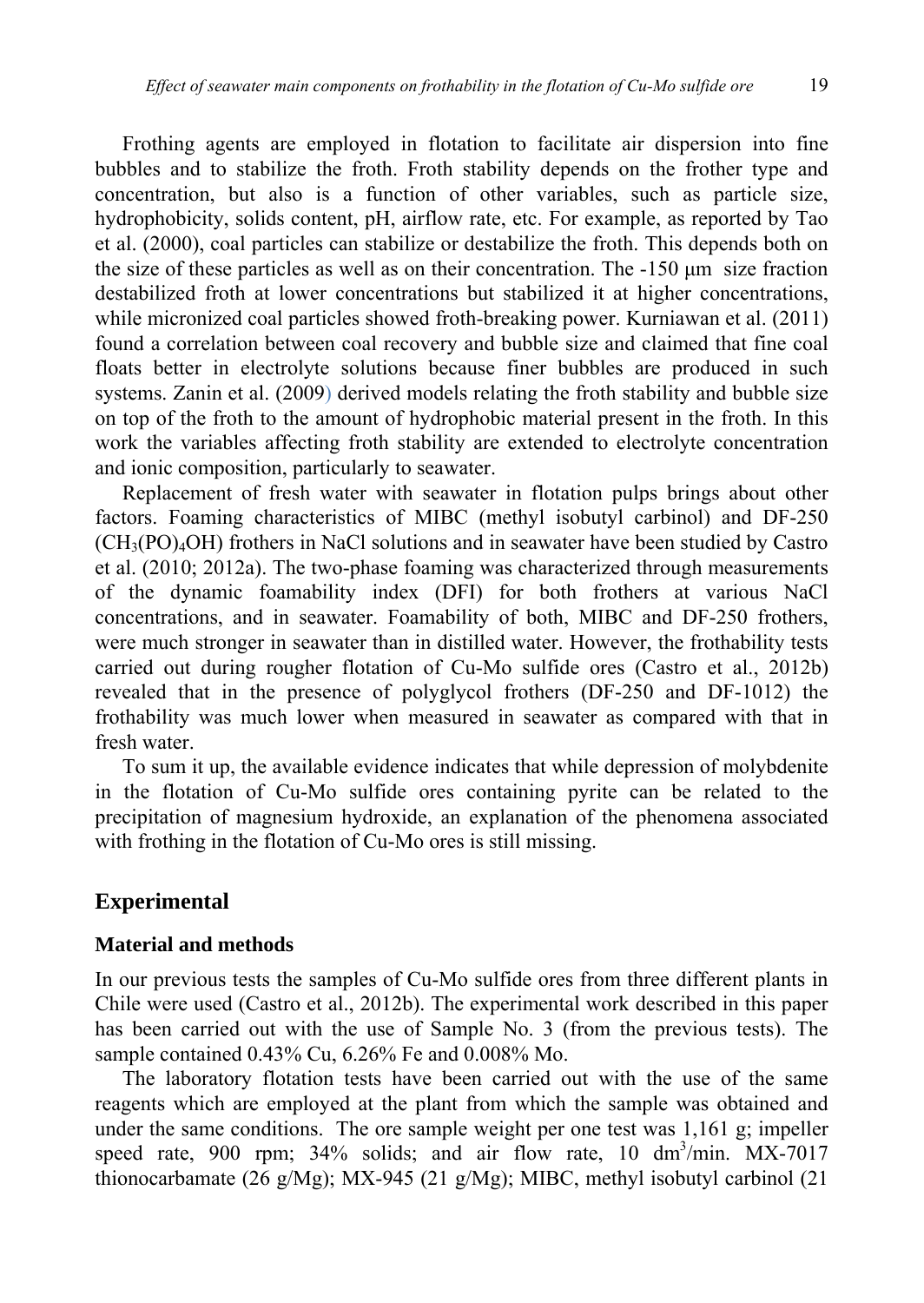g/Mg) were used as reagents. Grinding test:  $P_{80} = 150 \mu m (20\% + 150 \mu m)$  and 60.3% – 75 µm) . The conditioning time was 5 min and flotation time 10 min.

The froth phase was studied by measuring the maximum froth layer thickness in a laboratory flotation cell so modified that it operates without discharge of concentrate. The LA-500 Agitair flotation cell with a volume of 2.7  $\text{dm}^3$  was adapted for the frothability tests, as was described elsewhere (Castro et al., 2012b). In these tests air flow rate was 10  $\text{dm}^3/\text{min}$  at 900 rpm (other conditions similar to the flotation tests). The froth thickness was measured during 60 s by using a digital photographical method coupled to image analysis with the ImageJ software. The system was continuously



Fig. 1. Measurement of the area occupied by froth with the use of the ImageJ program



Fig. 2. Kinetics of rougher froth layer thickness growth in fresh water as a function of pH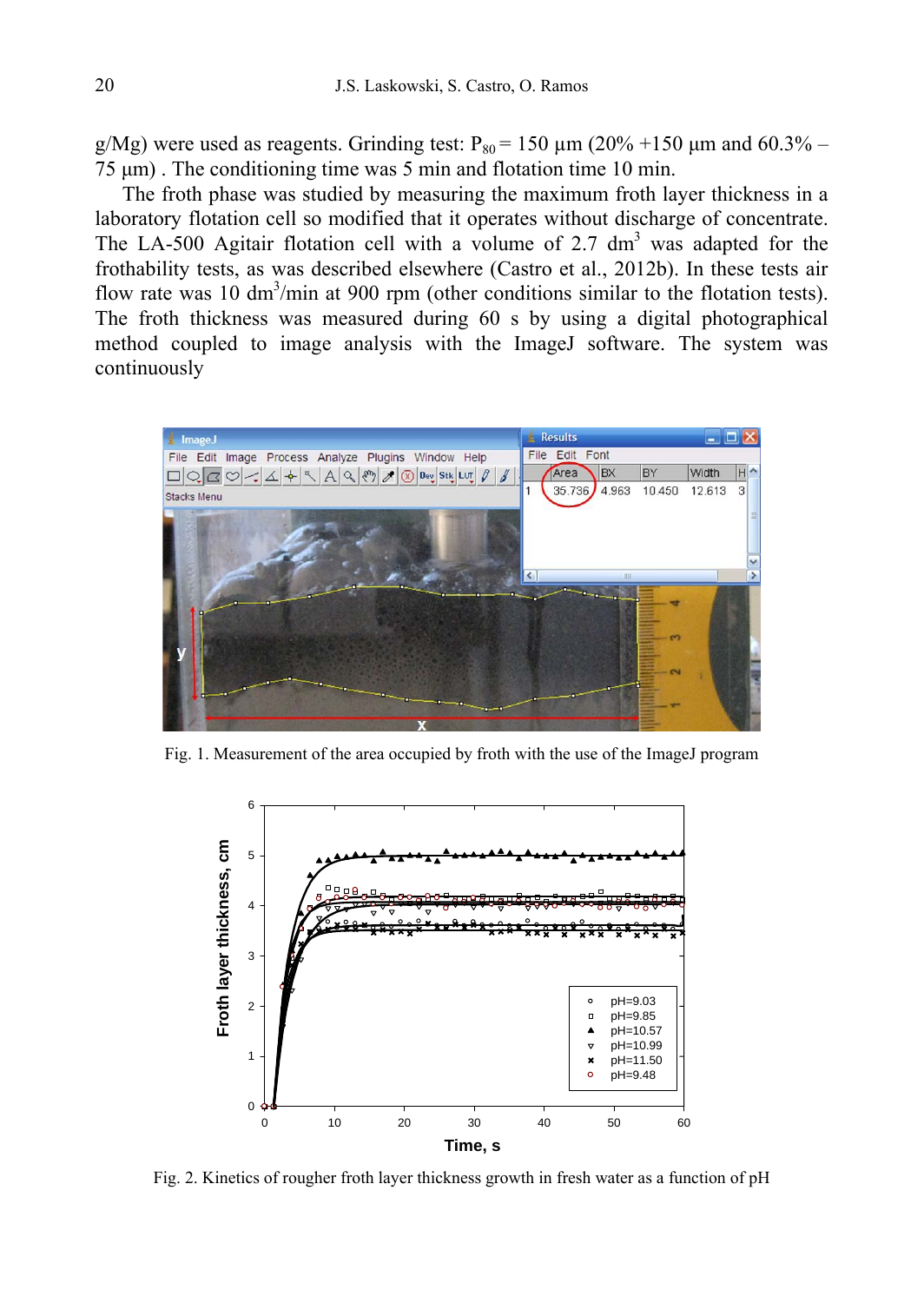determining the area occupied by the froth and was converting it to a rectangle; its height was taken as a mean froth layer thickness. The height of the froth in the cell was measured versus time (growth kinetic), and the maximum froth layer thickness was determined at the equilibrium time  $(t_{\infty})$  (Figs. 1 and 2).

Examples of the results that can be generated using this technique are shown in Fig. 2.

### **Results**

The flotation results in seawater given in Figs. 3 and 4 indicate that molybdenite recovery is sensitive to pH. A strong depression of molybdenite takes place at a pH higher than pH 9.5-10.0, and it was demonstrated that molybdenite is depressed by precipitating colloidal magnesium hydroxide (Castro et al., 2012c).



Fig. 3. Rougher recovery (Cu, Mo and Fe) as a function of pH in fresh water

Figure 5 shows that the frothability of the flotation pulp in the tests carried out in fresh water is very different from all other tests in other solutions (0.6 M NaCl, 0.6 M NaCl with 1,350 mg/dm<sup>3</sup> of Mg<sup>2+</sup>ions, fresh water with 1,350 mg/dm<sup>3</sup> of Mg<sup>2+</sup>ions, and seawater). All these cases, different from fresh water, are either concentrated NaCl solutions or contain a divalent cation ( $Mg^{2+}$  ions).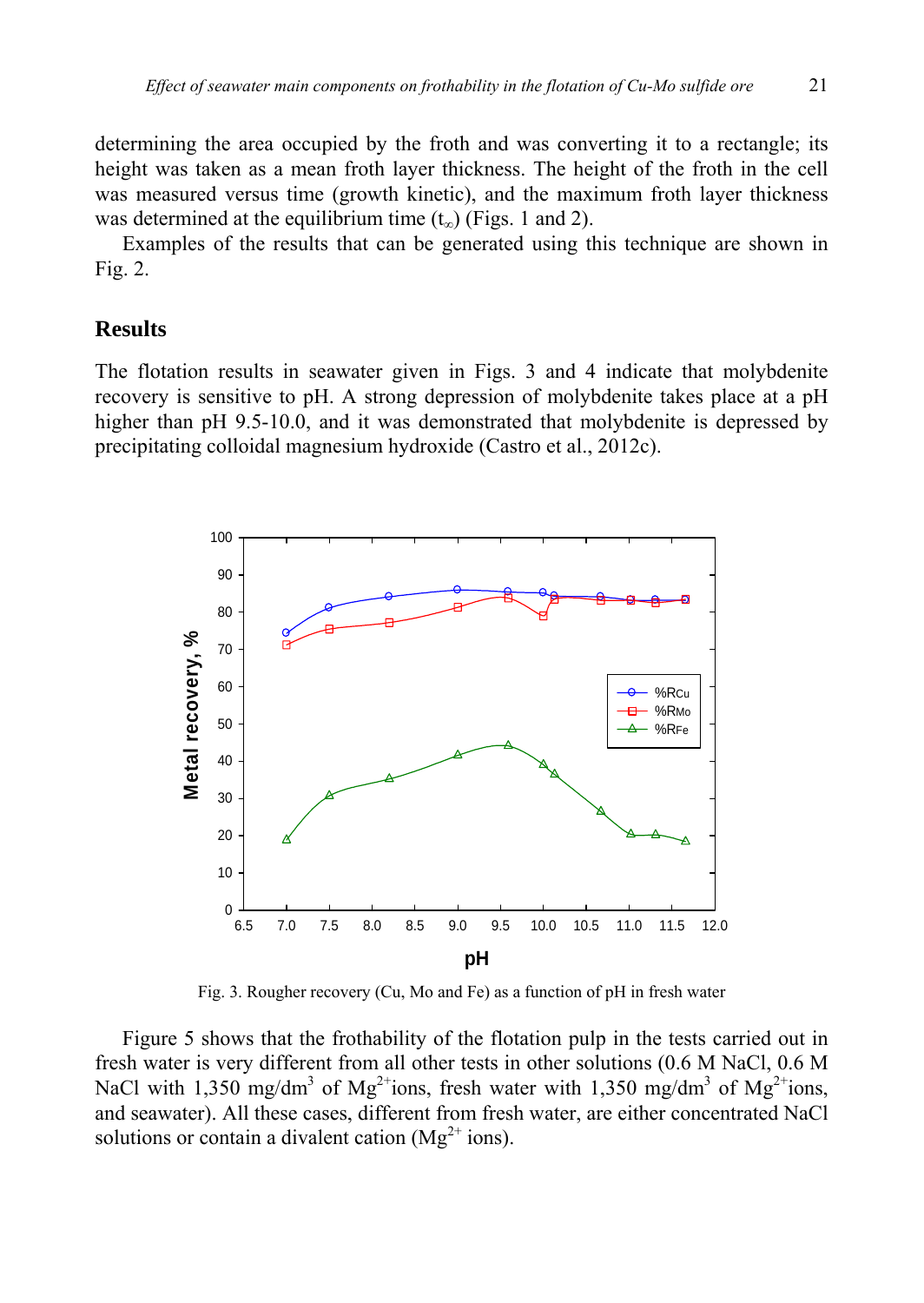

Fig. 4. Rougher recovery (Cu, Mo and Fe) as a function of pH in seawater



Fig. 5. Profile of equilibrium froth layer thickness as a function of pH in fresh water, NaCl 0.6M; fresh water- $Mg^{2+}$  1300 ppm, 0.6M NaCl- $Mg^{2+}$  1300 ppm, and seawater

As Figure 6 demonstrates, the ionic strength has a strong effect on frothing of the pulp under flotation conditions. Figure 7 shows that the concentration of  $Mg^{2+}$  ions in fresh water also strongly affects pulp frothability.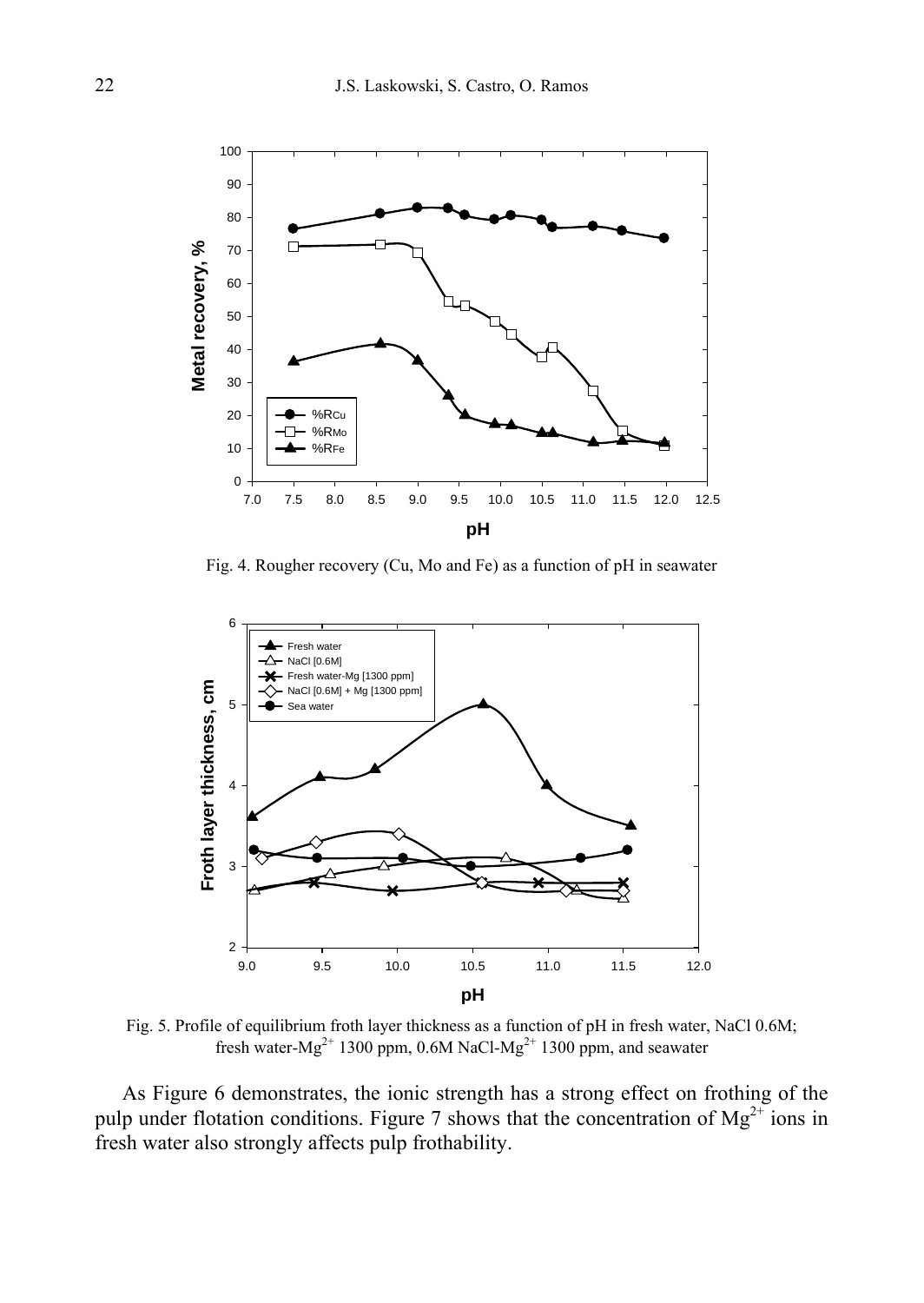



Fig. 7. Froth layer thickness as a function of  $Mg^{2+}$  ions concentration in fresh water at pH 10.5

Seawater contains various ions and their effect on frothability is compared in Fig. 8. These tests were carried out in fresh water with addition of some ions that appear in sea water (e.g.  $SO_4^2$ <sup>2</sup>,  $Mg^{2+}$ ,  $Ca^{2+}$ ) at pH of 10.5.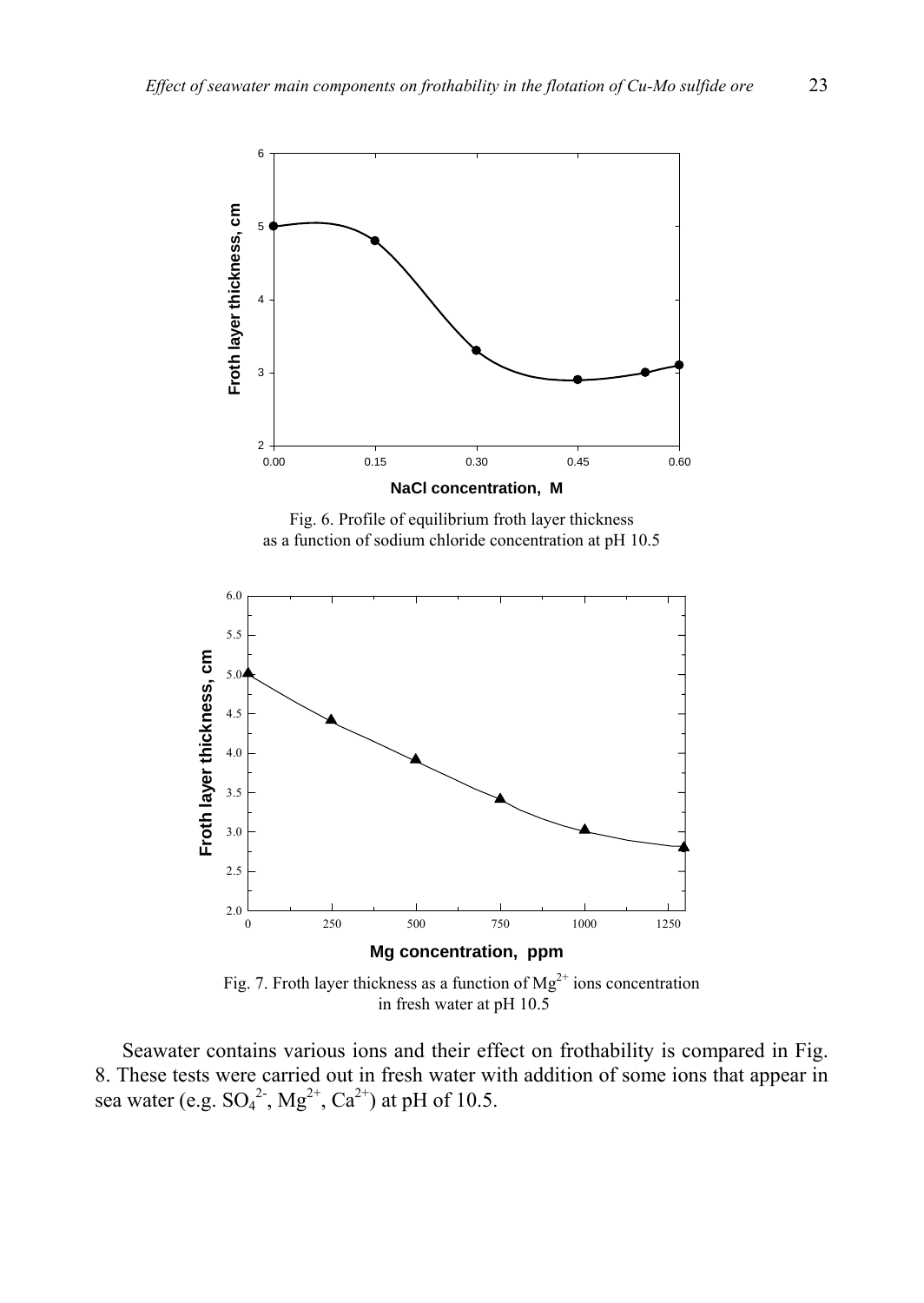

Fig. 8. Froth layer thickness as a function of  $Ca^{2+}$ , Mg<sup>2+</sup> and SO<sub>4</sub><sup>2-</sup> ions concentration in fresh water at pH 10.5

# **Discussion**

### **Frothability in seawater**

Inorganic electrolytes and seawater prevent bubble coalescence and decrease bubble size. Figure 9 confirms that without frother (in our tests MIBC) fine bubbles cannot be produced in fresh water. It is totally different in seawater where fine bubbles can be obtained even without the frother (Castro et al., 2010).



Fig. 9. Effect of seawater and MIBC frother on bubble size (Castro et al., 2010)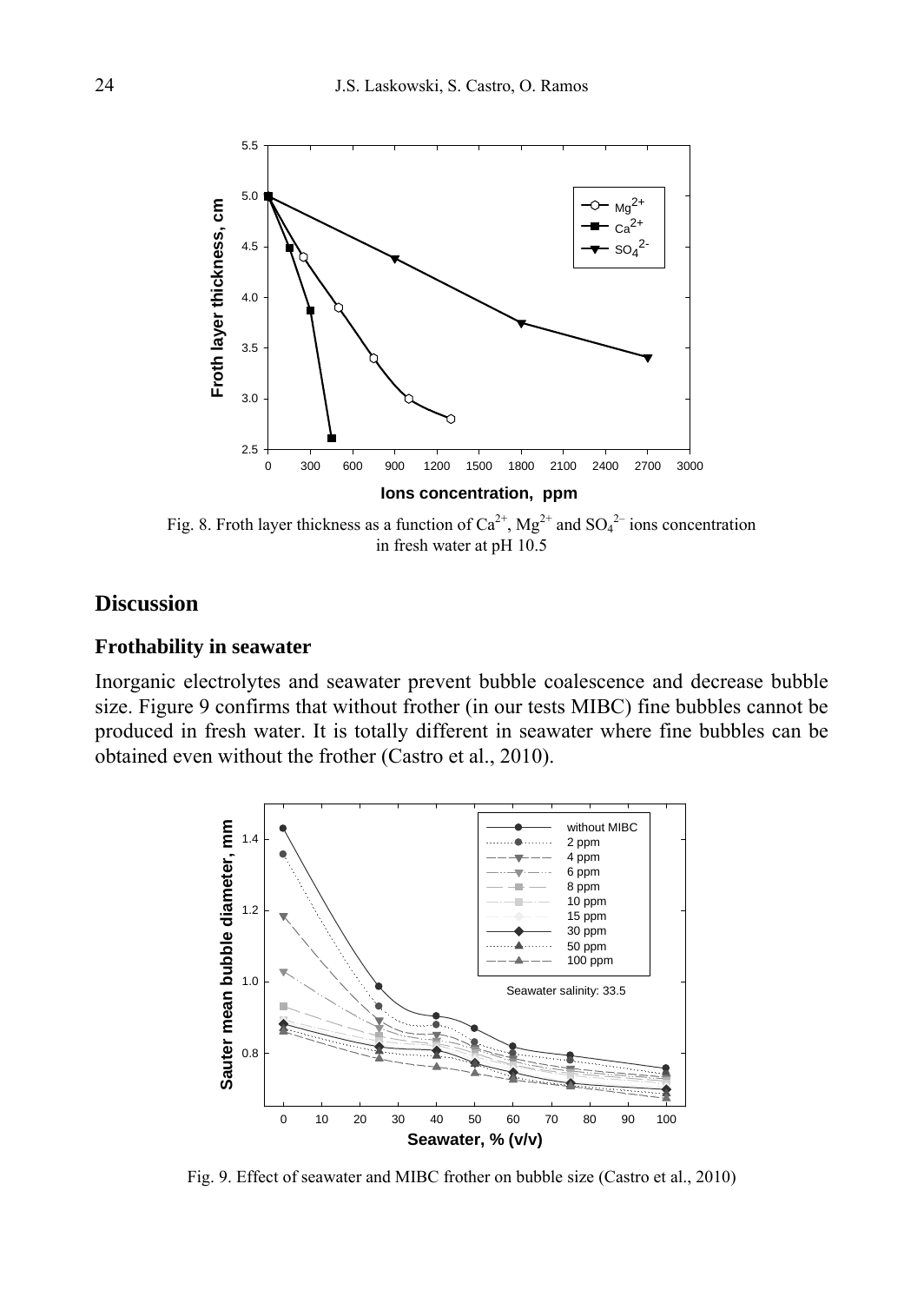While critical coalescence concentration CCC values reported for MIBC frother are in the range of a few ppm (about 11 ppm that is  $0.1 \text{ mmole/dm}^3$ ) (Laskowski et al., 2003), for NaCl solutions CCC was measured at  $0.78$  mole/dm<sup>3</sup> (Castro et al., 2012a). That means that when frother concentration is greater than CCC both in frother solutions and in electrolyte solutions bubbles do not coalesce. In seawater, bubbles are quite stable and frother is not needed to stabilize them further. In both cases what is stabilizing bubbles are water molecules bound to the bubbles. In the case of frothers, which molecules adsorb at the gas/liquid interface, some amount of water is bound to the bubbles by hydrogen bonding to the adsorbed frother molecules. In the case of electrolytes, the water layer is formed around bubbles since inorganic ions are surfaceinactive, they increase water surface tension because they are expelled from the surface layer. Thus, in both cases different is only the mechanism by which water molecules accumulate around the bubbles.

#### **The effect of magnesium ions on air bubbles**

The results reported in this paper also indicate that frothability in fresh water is highly influenced by pH and shows a peak around pH 10.5. However this strong effect of pH is not observed in the frothability tests in seawater (or in general, in electrolyte solutions).

In flotation of Cu-Mo sulfide ores, lime is commonly applied to depress pyrite/pyrrhotite. The best pH range for pyrite depression is between 10 and 12, and over this pH range, when the flotation process is carried out in seawater, magnesium hydroxide precipitates. As Figure 10 shows, magnesium hydroxide may start precipitating around pH 9.5 as the process depends not only on pH but also on initial  $Mg^{2+}$  concentration (Li and Somasundaran, 1991). It is not yet possible to clarify whether molybdenite depression is just caused by a precipitating hydroxide (which happened to be magnesium hydroxide), or whether this phenomenon results from the ability of Mg(OH)<sup>+</sup> ions and/or colloidal Mg(OH)<sub>2(s)</sub> to accumulate on the surface of bubbles.

Eigeles and his co-workers (Eigeles and Volvenkova, 1963; Eigeles and Volova, 1964; 1968) studied in the 60's the effect of colloidal species accumulated on the surface of bubbles on flotation. They pointed out that adsorption on solid particles, which are in general heterogeneous, does not lead to an even distribution of the adsorbed surfactant on the solid surface but creates islands, and this does not necessarily affect flotation. On the other hand, accumulation of such species on the surface of bubbles always affects flotation, and translates into a strong depression when these species are hydrophilic.

The zeta potential measurements on air bubbles indicate that the iso-electric point of bubbles is around pH 2–4 (Li and Somasundaran, 1992; Yang et al., 2001; Oliveira and Rubio, 2011), and, practically, is not affected by the adsorption of flotation frothers (Elmahdy et al., 2008). Bubbles in alkaline pH are negatively charged in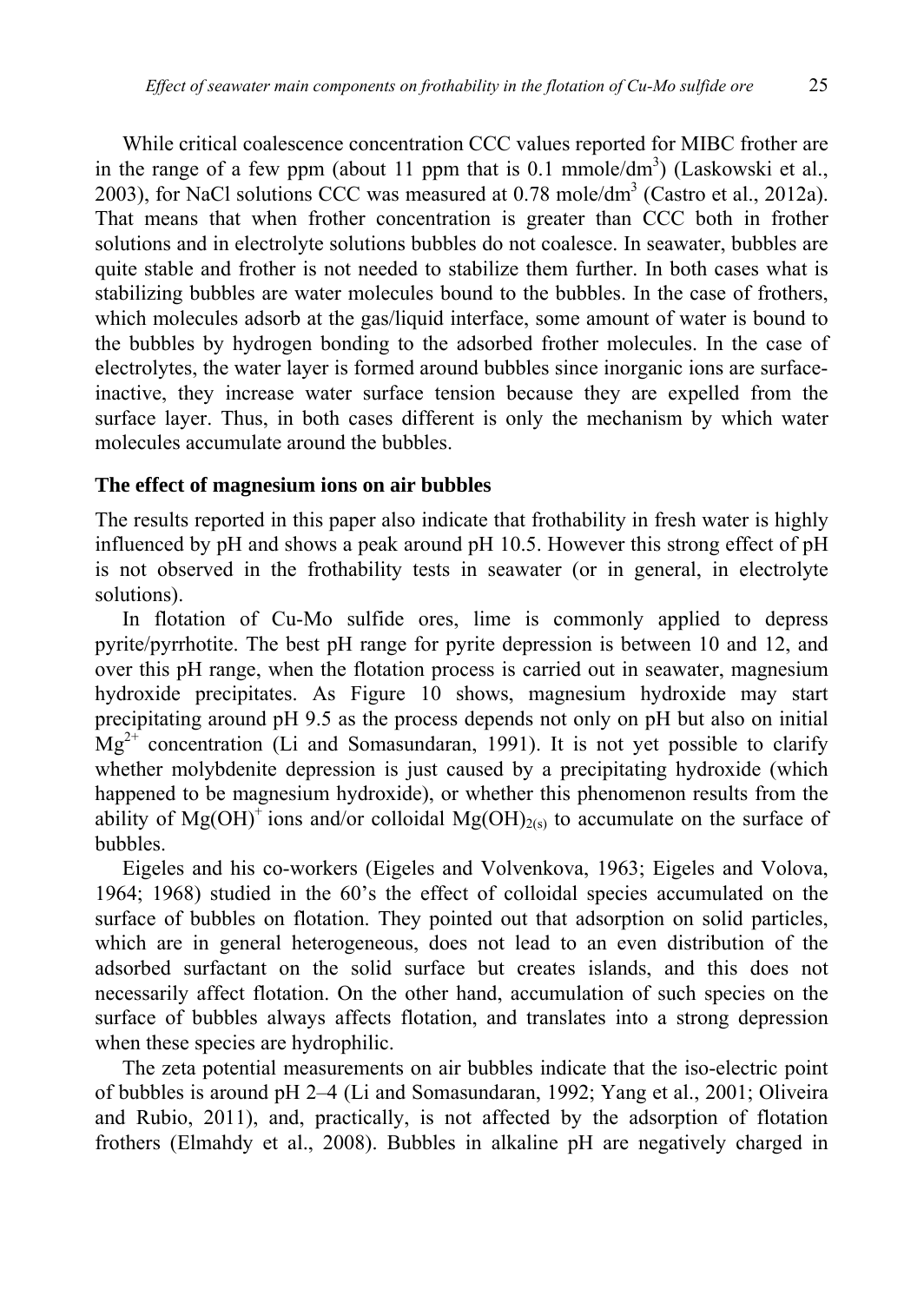

Figure 10. Magnesium species distribution as a function of pH at  $1 \cdot 10^{-2}$  mol/dm<sup>3</sup> (1) and  $1 \cdot 10^{-5}$  mol/dm<sup>3</sup> (2) MgCl<sub>2</sub> solutions (Li and Somasundaran, 1991, with the permission of Elsevier)

water and in NaCl solutions. However, in the presence of hydrolysable divalent cations the zeta-potential may, depending on pH, reverse its sign. Li and Somasundaran (1992) showed that the electrical charge change from negative to positive takes place when  $Mg^{2+}$  ions are present in the system in the pH range from 9 to 11. This was explained by coating of the bubbles by precipitating  $Mg(OH)_{2(s)}$ . Han et al (2004) confirmed a very high affinity of  $Mg(OH)^+$  and  $Mg(OH)_{2(s)}$  to bubble surface. It is therefore quite likely that the highly depressing effect of precipitating  $Mg(OH)$ <sub>2</sub> on molybdenite flotation results from the fact that these species tend to accumulate on air bubbles and the fact that such bubbles are positively charged may also play an important role.

#### **The effect of ions present in the pulp**

Inorganic electrolytes inhibit bubble coalescence and increase foamability (Castro el al., 2010). However, frothability, that is the stability of a three-phase froth, the system which may contain quite different solid particles, may behave differently. As Figure 8 shows, at pH of 10.5, the froth height decreases in 0.6 M NaCl solutions, and in fresh water containing  $SO_4^2$ ,  $Mg^{2+}$  and  $Ca^{2+}$  ions up to the concentration similar to those in seawater (400 ppm in the case of  $Ca^{2+}$  ions, 1300 ppm for  $Mg^{2+}$  ions, and 2700 ppm for  $SO_4^2$  ions).

In our study the depressing effect of  $Ca^{2+}$  ions in fresh water on frothability was higher than the effect of  $Mg^{2+}$  ions. This is completely different to what takes place in molybdenite depression by the same ions, were the effect of  $Mg^{2+}$  ions is stronger than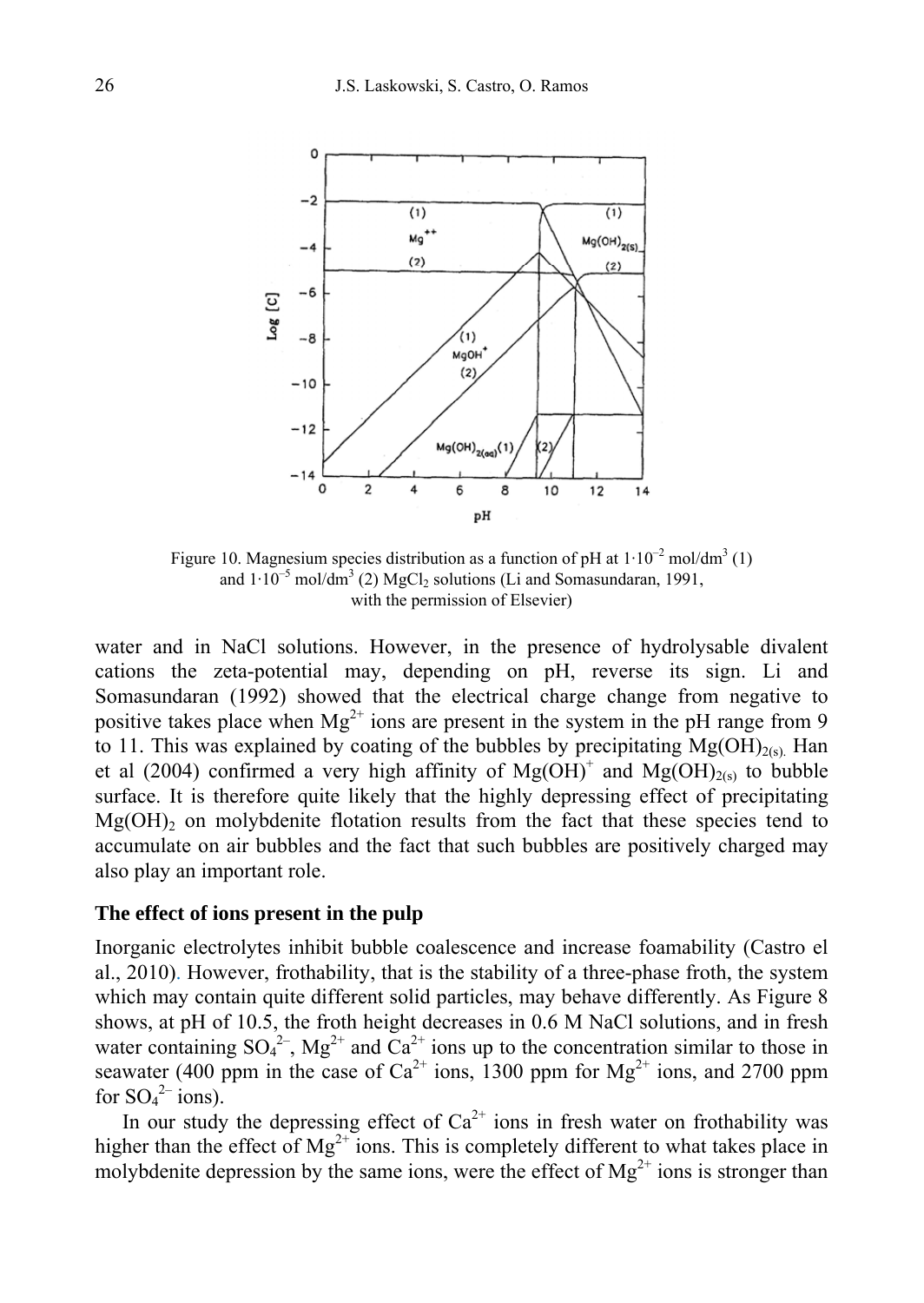that of  $Ca^{2+}$  ions (Castro et al., 2012c; Laskowski and Castro, 2012). The surface precipitation and/or hetero-coagulation of colloidal  $Mg(OH)_{2(s)}$  has been suggested as the main depression mechanism. Because magnesium hydroxide is much less soluble than calcium hydroxide, whenever lime is added to seawater (to depress pyrite) and pH exceeds 9.5–10.0 magnesium hydroxide starts precipitating (Castro et al., 2012c).

On the other hand, the depressing effect of  $Ca^{2+}$  ions on frothability produced in fresh water at pH 10.5 takes place before the precipitation of  $Ca(OH)_{2(s)}$  and when zeta potential of bubbles is negative (Yang et al., 2001; Han et al., 2004).  $Mg^{2+}$  ions are able to reduce frothability at pH 9 (Fig. 5), i.e., below the critical pH of precipitation of colloidal  $Mg(OH)_{2(s)}$  (around pH 10). Apparently, the adsorption of the hydroxylated species,  $Ca(OH)^{+}$  and  $Mg(OH)^{+}$ , on air bubbles, which concentration is predominant before the hydroxide precipitation, may be involved in the loss of frothability.

Of particular note, not only hydrolysing divalent cations showed a deleterious effect on frothability. Electrolytes, such as NaCl also reduce frothability (Figs. 6 and 8). It must be noted that, with the exception of fresh water, in all other cases the frothability was practically independent on pH, contrarily to molybdenite depression which takes place at the critical pH of magnesium hydroxide precipitation. Therefore, the inhibition of frothability (by secondary seawater's ions and NaCl solution), and molybdenite depression, seem to be quite independent phenomena. Depression of the frothability in NaCl solutions takes place at NaCl concentration of about 0.3 M NaCl (Fig. 6), in the solutions containing  $Mg^{2+}$  ions similar effect is observed at a concentration of about 0.05 M, while for  $Ca^{2+}$  this was observed at around 0.01 M. The fact that much higher concentrations were needed in case of NaCl than in the case of divalent cations of  $Mg^{2+}$  and  $Ca^{2+}$  may as well indicate that the phenomena discussed here result from coagulation of solid particles.

In general, it can be concluded that while we were able to demonstrate that poor floatability of molybdenite in seawater can be tracked down to the precipitation of magnesium hydroxide when pH is raised above 10 (to depress pyrite), the situation with frothability in such systems is a much more complicated issue.

### **Conclusions**

In the lab flotation tests with Cu-Mo sulfide ore the froth layer thickness (frothability) was measured and compared with Cu and Mo recoveries. The tested parameters included pH, fresh and seawater, and 0.6 M NaCl solutions with addition of various ions that appear in seawater. Several conclusions are evident from the data:

- Frothability in fresh water was higher than in seawater, and it shows a maximum froth layer thickness around pH 10.5.
- In all cases in which either ionic strength of the pulp was high (0.6 M NaCl solution, sea water) or divalent cations (e.g.  $Mg^{2+}$ ) were present in fresh water, the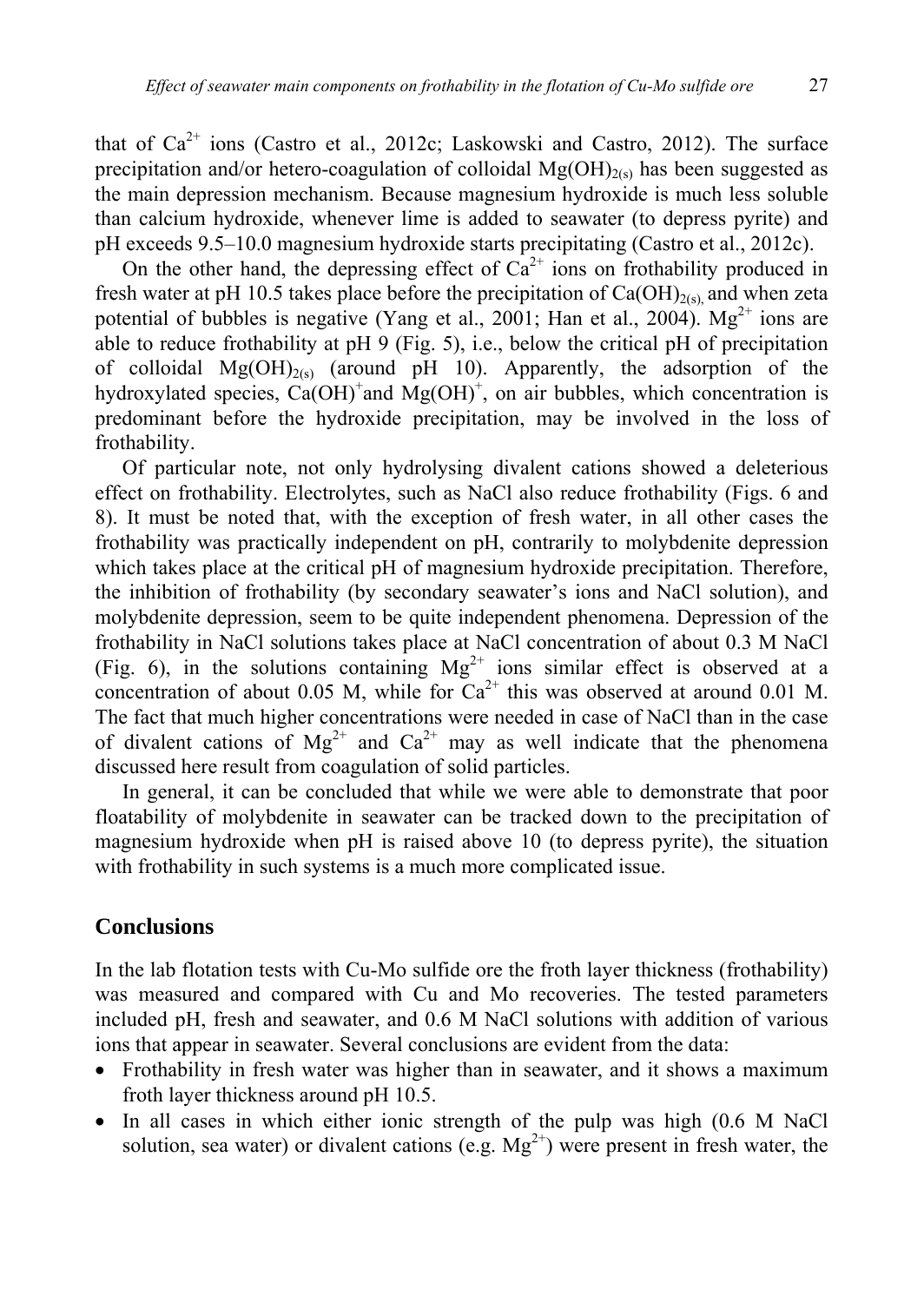frothability was depressed over the 9 to 11.5 pH range, that is over the range over which the frothability in fresh water was very high.

- The loss of frothability was observed whenever the prepared aqueous solutions contained the main components of seawater: NaCl or ions such as  $Mg^{2+}$ ,  $Ca^{2+}$  and  $SO_4^2$ <sup>-</sup> at concentrations similar to those in seawater.
- The obtained results imply that while the effects detected when studying
- frothability result from the phenomena driven by coagulation, the molybdenite depression by  $Mg^{2+}$  ions takes place only above the critical pH of  $Mg(OH)_{2(s)}$ precipitation.
- The results suggest that in flotation of Cu-Mo sulfide ores, the effect of seawater's ions on molybdenite depression is very different from the role these ions play in stabilizing the froth.

### **References**

- BICAK, O, EKMEKCI, Z., CAN, M., OZTURK, Y., 2012. *The effect of water chemistry on froth stability and surface chemistry of the flotation of a Cu-Zn sulfide ore*, Int. J. Miner. Process., 102– 103, 32–37.
- CASTRO S., VENEGAS I, LANDERO A., LASKOWSKI J.S., 2010. *Frothing in seawater flotation systems*, Proc. 25th International Mineral Processing Congress. Brisbane, 4039–4047.
- CASTRO S., LASKOWSKI J.S., 2011. Froth flotation in saline water. KONA, No 29, 4–15.
- CASTRO S., TOLEDO P., LASKOWSKI J.S., 2012a. *Foaming properties of flotation frothers at high electrolyte concentrations*. Water in Mineral Processing – Proc. of the First International Symposium (J. Drelich, ed.) , SME, 51–60.
- CASTRO S., RAMOS O., CANCINO J.P., LASKOWSKI J.S., 2012b. *Frothing in the flotation of copper sulfide ores in sea water*. Water in Mineral Processing – Proc. of the First International Symposium (J. Drelich, Ed.), SME, 211–223.
- CASTRO S., RIOSECO P., LASKOWSKI J.S., 2012c. *Depression of molybdenite in seawater*. Proc. 26th Int. Mineral Processing Congress, New Delhi, 739–752.
- CASTRO S., 2012. *Challenges in flotation of Cu-Mo sulfide ores in sea water*, Water in Mineral Processing – Proc. of the First International Symposium (J. Drelich, Ed.), SME, 29–40.
- CHO Y.S., LASKOWSKI J.S, 2002a. *Effect of flotation frothers on bubble size and foam stability*, Int. J. Miner. Process., 64, 69–80.
- CHO Y.S., LASKOWSKI J.S., 2002b. *Bubble coalescence and its effect on dynamic foam stability*. Can. J. Chem. Eng., 80, 299–305.
- EIGELES M.A., VOLVENKOVA V.S., 1963. *Inorganic Electrolytes and Colloids in Elementary Flotation*, Proc. 6<sup>th</sup> Int. Mineral Processing Congress (A. Roberts, ed.), Peramon Press, 513–525.
- EIGELES M.A., VOLOVA M.L., 1964. *On the Mechanism of Activating and Depressant Action in Soap Flotation*, Proc. 7<sup>th</sup> Int. Mineral Processing Congress (N. Arbiter, ed.), Gordon and Breach, Vol. 1, 269–277.
- EIGELES M.A., VOLOVA M.L., 1968. *Activating of air bubbles by the insoluble products of reactions in flotation*, Proc. 8<sup>th</sup> Int. Mineral Processing Congress, Leningrad, Vol. 2, 353–364 (in Russian).
- ELMAHDY A.M., MIRNEZAMI M., FINCH J.A., 2008. *Zeta potential of air bubbles in presence of frothers*. Int. J. Miner. Process., 89, 40–43.
- HAN M.Y., AHN H.J., SHIN M.S., KIM S.R., 2004. *The effect of divalent metal ions on the zeta potential of bubbles*, Water Sci. and Technology, 50, 49–56.